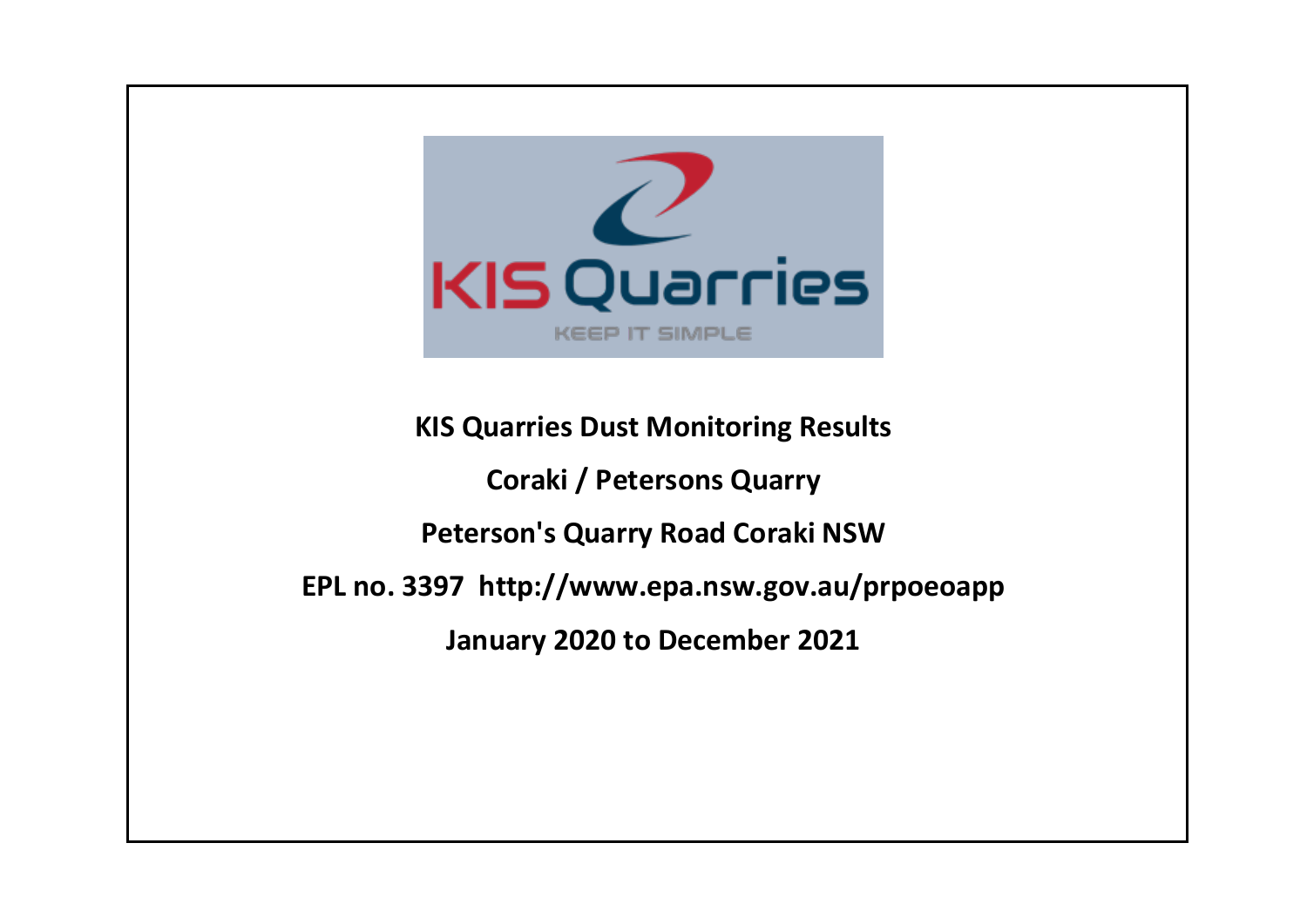## **Monthly Dust Deposition Summary – PDG1 (South West within site)**

| <b>Sample</b><br>Point | <b>Monitoring Period</b> | <b>Date</b><br><b>Obtained</b> | <b>Deposit Rate limit of Total</b><br><b>Insoluble Matter</b><br>(4g/m <sup>2</sup> /mth) | <b>Deposit Rate</b><br>limit of Ash<br>(4 g/m <sup>2</sup> /mth) | <b>Combustible Matter</b><br>(g/m <sup>2</sup> /mth) | <b>Monitoring Frequency</b> |
|------------------------|--------------------------|--------------------------------|-------------------------------------------------------------------------------------------|------------------------------------------------------------------|------------------------------------------------------|-----------------------------|
| PDG1                   | 11/12/19 to 10/1/20      | 28/1/2020                      | 0.9                                                                                       | 0.7                                                              | 0.2                                                  | Monthly                     |
| PDG1                   | 10/1/20 to 10/2/20       | 20/2/2020                      | 2.7                                                                                       | 2.3                                                              | 0.4                                                  | Monthly                     |
| PDG1                   | 10/2/20 to 11/3/20       | 19/3/2020                      | 2.8                                                                                       | 2.3                                                              | 0.5                                                  | Monthly                     |
| PDG1                   | 11/3/20 to 8/4/20        | 24/4/2020                      | 1.3                                                                                       | $0.8\,$                                                          | 0.5                                                  | Monthly                     |
| PDG1                   | 8/4/20 to 11/5/20        | 19/5/2020                      | 0.7                                                                                       | 0.3                                                              | 0.4                                                  | Monthly                     |
| PDG1                   | 11/5/20 to 9/6/20        | 23/6/2020                      | 0.6                                                                                       | 0.4                                                              | 0.2                                                  | Monthly                     |
| PDG1                   | 9/6/20 to 9/7/20         | 24/7/2020                      | 0.2                                                                                       | 0.2                                                              | 0.0                                                  | Monthly                     |
| PDG1                   | 9/7/20 to 12/8/20        | 31/8/2020                      | 0.2                                                                                       | 0.1                                                              | 0.1                                                  | Monthly                     |
| PDG1                   | 12/8/20 to 14/9/20       | 2/10/2020                      | 0.7                                                                                       | 0.5                                                              | 0.2                                                  | Monthly                     |
| PDG1                   | 14/09/20 to 12/10/20     | 22/10/2020                     | 0.4                                                                                       | 0.4                                                              | 0.0                                                  | Monthly                     |
| PDG1                   | 12/10/20 to 11/11/20     | 19/11/2020                     | 1.8                                                                                       | 1.7                                                              | 0.1                                                  | Monthly                     |
| PDG1                   | 11/11/20 to 10/12/20     | 23/12/2020                     | 0.7                                                                                       | 0.6                                                              | 0.1                                                  | Monthly                     |
| PDG1                   | 10/12/20 to 11/01/21     | 28/01/2021                     | 0.4                                                                                       | 0.2                                                              | 0.2                                                  | Monthly                     |
| PDG1                   | 11/01/21 to 10/02/21     | 19/02/2021                     | 1.0                                                                                       | 0.7                                                              | 0.3                                                  | Monthly                     |
| PDG1                   | 10/02/21 to 10/03/21     | 26/03/2021                     | 4.1                                                                                       | 1.8                                                              | 2.3                                                  | Monthly                     |
| PDG1                   | 10/03/21 to 08/04/21     | 27/04/2021                     | 0.8                                                                                       | 0.2                                                              | 0.6                                                  | Monthly                     |
| PDG1                   | 08/04/21 to 12/05/21     | 25/05/2021                     | 0.7                                                                                       | 0.5                                                              | 0.2                                                  | Monthly                     |
| PDG1                   | 12/05/21 to 09/06/21     | 22/06/2021                     | 0.8                                                                                       | 0.6                                                              | 0.2                                                  | Monthly                     |
| PDG1                   | 09/06/21 to 07/07/21     | 20/07/2021                     | 0.6                                                                                       | 0.4                                                              | 0.2                                                  | Monthly                     |
| PDG1                   | 07/07/21 to 03/08/21     | 19/08/2021                     | 1.7                                                                                       | 1.2                                                              | 0.5                                                  | Monthly                     |
| PDG1                   | 03/08/21 to 07/09/21     | 18/10/2021                     | 2.3                                                                                       | 2.0                                                              | 0.3                                                  | Monthly                     |
| PDG1                   | 07/09/21 to 08/10/21     | 26/10/2021                     | 1.1                                                                                       | 1.1                                                              | 0.0                                                  | Monthly                     |
| PDG1                   | 08/10/21 to 08/11/21     | 25/11/2021                     | 0.9                                                                                       | 0.8                                                              | 0.1                                                  | Monthly                     |
| PDG1                   | 08/11/21 to 03/12/21     | 16/12/2021                     | 3.5                                                                                       | 1.8                                                              | 1.7                                                  | Monthly                     |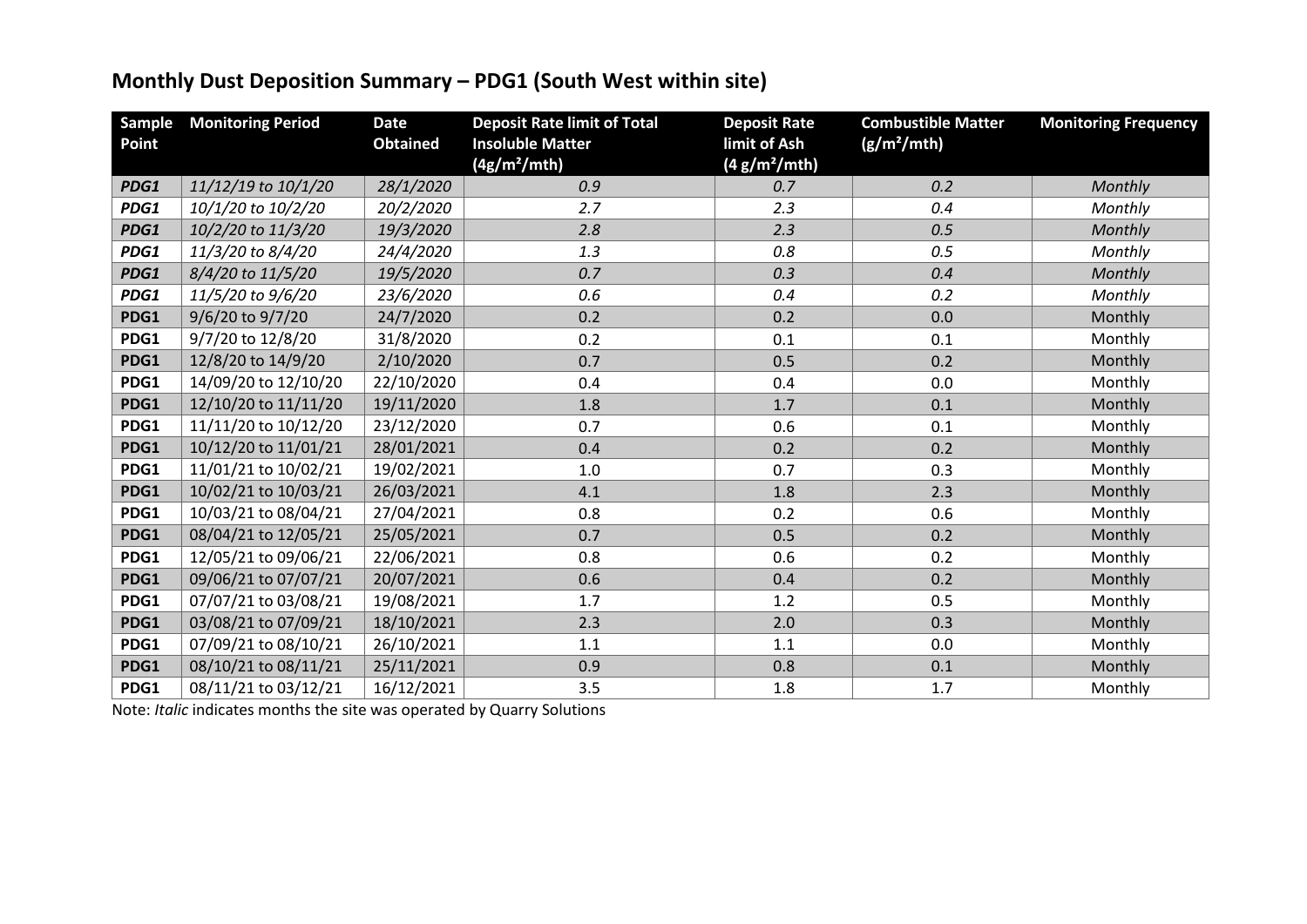# **Annual Dust Deposition Summary – PDG 1 (South West within site)**

| Year | <b>Pollutant</b> | <b>Unit of</b><br><b>Measure</b> | Monitoring No. of<br><b>Frequency</b><br>required<br>by License | times<br>measured<br>during<br>vear | Min<br>Value | Max<br>Value | Average<br>Value | <b>Average</b><br>Value<br>Cumulative Incremental Cumulative Incremental | Average<br>Limit | Average<br>Limit | Exceedance |
|------|------------------|----------------------------------|-----------------------------------------------------------------|-------------------------------------|--------------|--------------|------------------|--------------------------------------------------------------------------|------------------|------------------|------------|
| 2020 | <b>TIM</b>       | $g/m^2$ /month                   | Monthly                                                         | 12                                  | 0.2          | 4.1          | 1.0              | ${<}1$                                                                   |                  |                  | N          |
| 2021 | <b>TIM</b>       | $g/m^2$ /month                   | Monthly                                                         | 12                                  | 0.4          | 4.1          | 1.5              | $\leq$ 1                                                                 |                  |                  | N          |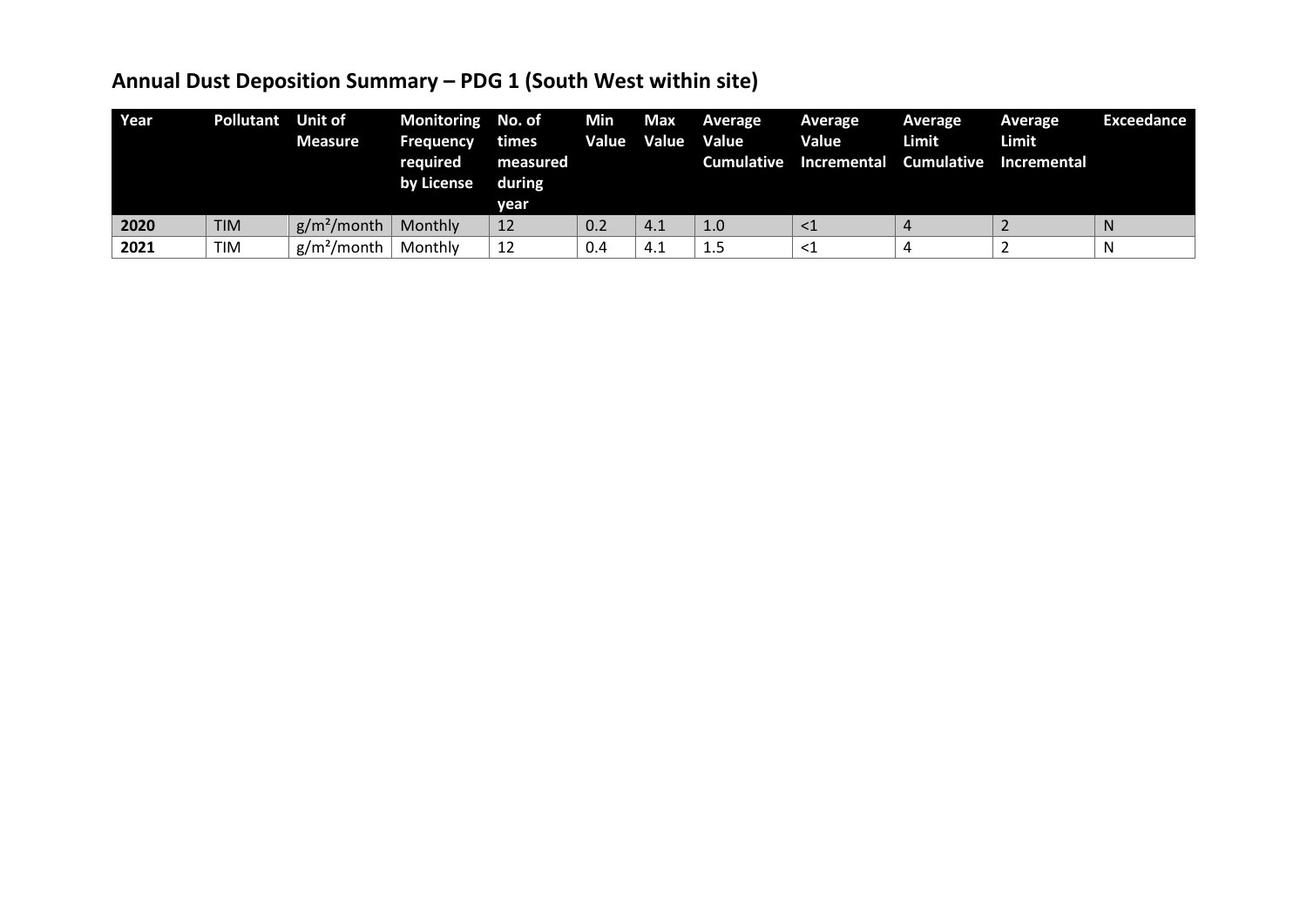## **Monthly Dust Summary – PDG2 (North West of site Background reference)**

| Sample<br>Point  | <b>Exposure Period</b> | <b>Date</b><br><b>Obtained</b> | <b>Deposit Rate of Total</b><br><b>Insoluble Matter</b><br>$(g/m^2/mth)$ | <b>Deposit Rate of</b><br>Ash (g/m <sup>2</sup> /mth) | <b>Deposit Rate of</b><br><b>Combustible Matter</b><br>(g/m <sup>2</sup> /mth) | <b>Monitoring Frequency</b> |
|------------------|------------------------|--------------------------------|--------------------------------------------------------------------------|-------------------------------------------------------|--------------------------------------------------------------------------------|-----------------------------|
| PDG <sub>2</sub> | 11/12/19 to 10/1/20    | 28/1/2020                      | 2.1                                                                      | 2.0                                                   | 0.1                                                                            | Monthly                     |
| PDG <sub>2</sub> | 10/1/20 to 10/2/20     | 20/2/2020                      | 1.8                                                                      | 1.6                                                   | 0.2                                                                            | Monthly                     |
| PDG <sub>2</sub> | 10/2/20 to 11/3/20     | 19/3/2020                      | 4.5                                                                      | 3.6                                                   | 0.9                                                                            | Monthly                     |
| PDG <sub>2</sub> | 11/3/20 to 8/4/20      | 24/4/2020                      | 2.6                                                                      | 2.2                                                   | 0.4                                                                            | Monthly                     |
| PDG <sub>2</sub> | 8/4/20 to 11/5/20      | 19/5/2020                      | 1.8                                                                      | $1.5$                                                 | 0.3                                                                            | Monthly                     |
| PDG <sub>2</sub> | 11/5/20 to 9/6/20      | 23/6/2020                      | 0.7                                                                      | 0.4                                                   | 0.3                                                                            | Monthly                     |
| PDG <sub>2</sub> | 9/6/20 to 9/7/20       | 24/7/2020                      | 0.3                                                                      | 0.3                                                   | 0.0                                                                            | Monthly                     |
| PDG <sub>2</sub> | 9/7/20 to 12/8/20      | 31/8/2020                      | 0.5                                                                      | 0.3                                                   | 0.2                                                                            | Monthly                     |
| PDG2             | 12/8/20 to 14/9/20     | 2/10/2020                      | 0.7                                                                      | 0.4                                                   | 0.3                                                                            | Monthly                     |
| PDG <sub>2</sub> | 14/09/20 to 12/10/20   | 22/10/2020                     | 0.3                                                                      | 0.2                                                   | 0.1                                                                            | Monthly                     |
| PDG <sub>2</sub> | 12/10/20 to 11/11/10   | 19/11/2020                     | 0.7                                                                      | 0.7                                                   | 0.0                                                                            | Monthly                     |
| PDG <sub>2</sub> | 11/11/20 to 10/12/20   | 23/12/2020                     | 0.7                                                                      | 0.5                                                   | 0.2                                                                            | Monthly                     |
| PDG2             | 10/12/20 to 11/01/21   | 28/01/2021                     | 7.1                                                                      | 2.8                                                   | 4.3                                                                            | Monthly                     |
| PDG <sub>2</sub> | 11/01/21 to 10/02/21   | 19/02/2021                     | 2.2                                                                      | 1.8                                                   | 0.4                                                                            | Monthly                     |
| PDG <sub>2</sub> | 10/02/21 to 10/03/21   | 26/03/2021                     | 7.3                                                                      | 1.6                                                   | 5.7                                                                            | Monthly                     |
| PDG <sub>2</sub> | 10/03/21 to 08/04/21   | 27/04/2021                     | 3.9                                                                      | 1.1                                                   | 2.8                                                                            | Monthly                     |
| PDG2             | 08/04/21 to 12/05/21   | 25/05/2021                     | 1.4                                                                      | 0.6                                                   | 0.8                                                                            | Monthly                     |
| PDG <sub>2</sub> | 12/05/21 to 09/06/21   | 22/06/2021                     | 0.7                                                                      | 0.6                                                   | 0.1                                                                            | Monthly                     |
| PDG2             | 09/06/21 to 07/07/21   | 20/07/2021                     | 0.8                                                                      | 0.3                                                   | 0.5                                                                            | Monthly                     |
| PDG <sub>2</sub> | 07/07/21 to 03/08/21   | 19/08/2021                     | 0.2                                                                      | 0.1                                                   | 0.1                                                                            | Monthly                     |
| PDG2             | 03/08/21 to 07/09/21   | 18/10/2021                     | 0.6                                                                      | 0.6                                                   | 0.0                                                                            | Monthly                     |
| PDG <sub>2</sub> | 07/09/21 to 08/10/21   | 26/10/2021                     | 2.6                                                                      | 2.1                                                   | 0.5                                                                            | Monthly                     |
| PDG <sub>2</sub> | 08/10/21 to 08/11/21   | 25/11/2021                     | 1.3                                                                      | 0.7                                                   | 0.6                                                                            | Monthly                     |
| PDG <sub>2</sub> | 08/11/21 to 03/12/21   | 16/12/2021                     | 5.2                                                                      | $1.0\,$                                               | 4.2                                                                            | Monthly                     |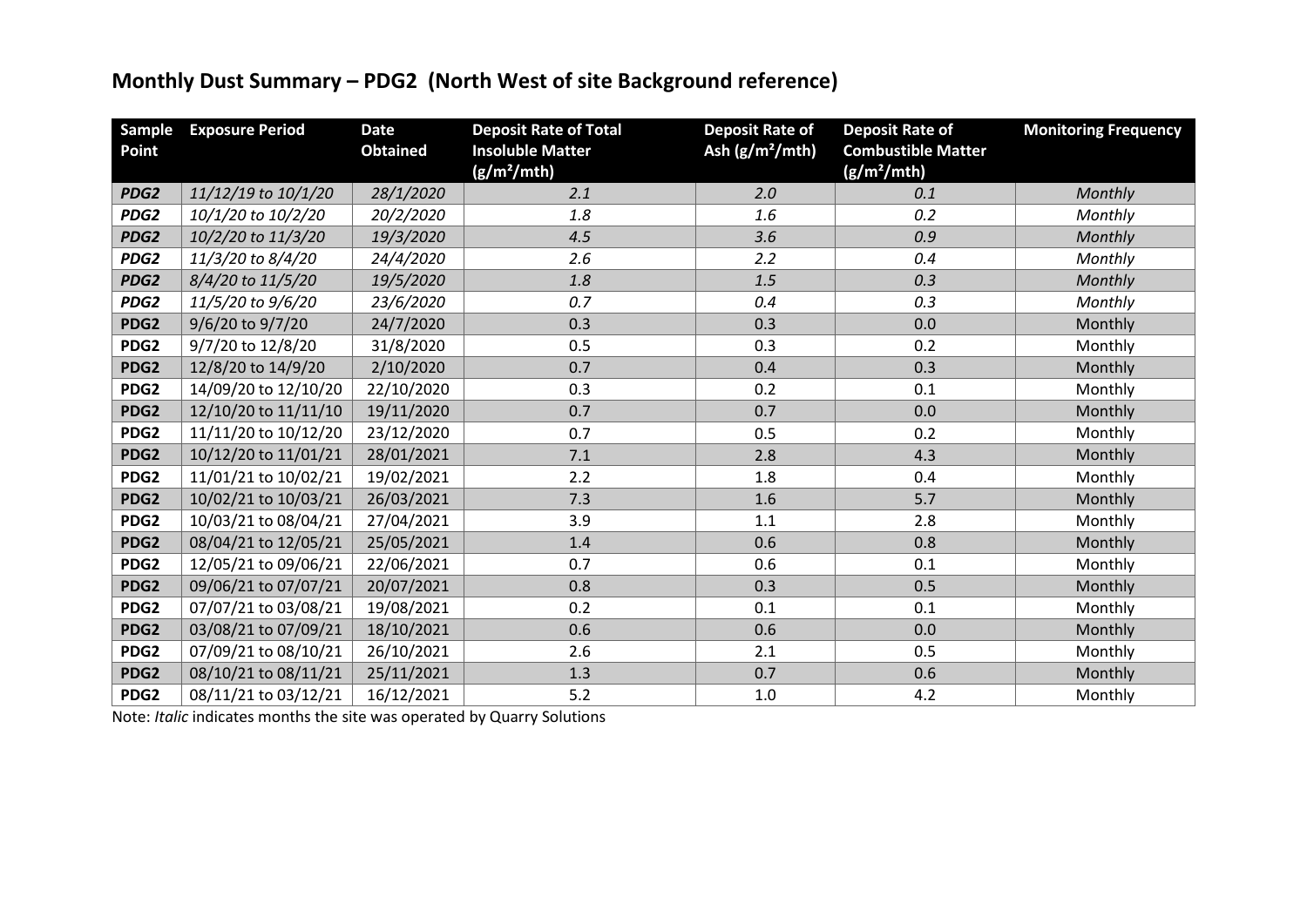## **Annual Dust Deposition Summary – PDG 2 (North West of site background reference)**

| Year | <b>Pollutant</b> | <b>Unit of</b><br><b>Measure</b> | Monitoring No. of<br><b>Frequency</b><br>required<br>by License | times<br>measured<br>during<br>year | Min<br>Value | Max<br>Value | Average<br>Value | Average<br>Limit | Exceedance |
|------|------------------|----------------------------------|-----------------------------------------------------------------|-------------------------------------|--------------|--------------|------------------|------------------|------------|
| 2020 | <b>TIM</b>       | $g/m^2$ /month                   | Monthly                                                         | 12                                  | 0.3          | 7.3          | 2.2              | 4.0              | N          |
| 2021 | TIM              | $g/m^2$ /month                   | Monthly                                                         | 12                                  | 0.2          | 7.3          | 2.7              | 4.0              | N          |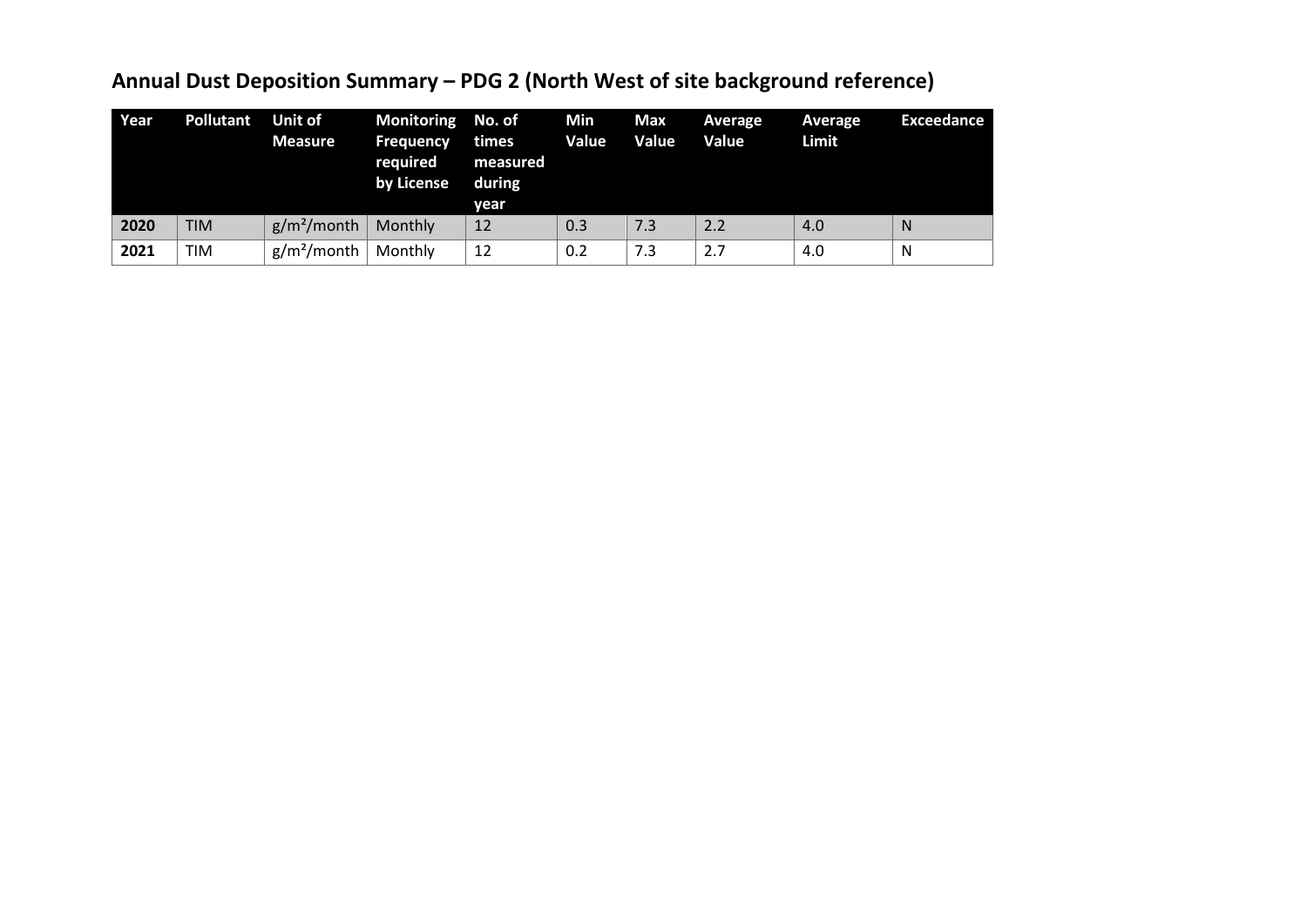## **Monthly Dust Deposition – PDG3 (North East within site)**

| <b>Sample</b><br>Point | <b>Exposure Period</b> | <b>Date</b><br><b>Obtained</b> | <b>Deposit Rate of Total</b><br><b>Insoluble Matter</b><br>$(g/m^2/mth)$ | <b>Deposit Rate of</b><br>Ash $(g/m^2/mth)$ | <b>Deposit Rate of</b><br><b>Combustible Matter</b><br>$(g/m^2/mth)$ | <b>Monitoring Frequency</b> |
|------------------------|------------------------|--------------------------------|--------------------------------------------------------------------------|---------------------------------------------|----------------------------------------------------------------------|-----------------------------|
| PDG3                   | 11/12/19 to 10/1/20    | 28/1/2020                      | 1.2                                                                      | 0.9                                         | 0.3                                                                  | Monthly                     |
| PDG3                   | 10/1/20 to 10/2/20     | 20/2/2020                      | 1.8                                                                      | 1.3                                         | 0.5                                                                  | Monthly                     |
| PDG3                   | 10/2/20 to 11/3/20     | 19/3/2020                      | 1.4                                                                      | 0.6                                         | 0.8                                                                  | Monthly                     |
| PDG3                   | 11/3/20 to 8/4/20      | 24/4/2020                      | 1.5                                                                      | 0.9                                         | 0.6                                                                  | Monthly                     |
| PDG3                   | 8/4/20 to 11/5/20      | 19/5/2020                      | 1.3                                                                      | 0.8                                         | 0.5                                                                  | Monthly                     |
| PDG3                   | 11/5/20 to 9/6/20      | 23/6/2020                      | 1.2                                                                      | 1.1                                         | 0.1                                                                  | Monthly                     |
| PDG3                   | 9/6/20 to 9/7/20       | 24/7/2020                      | 1.0                                                                      | 0.6                                         | 0.4                                                                  | Monthly                     |
| PDG3                   | 9/7/20 to 12/8/20      | 31/8/2020                      | 0.9                                                                      | 0.6                                         | 0.3                                                                  | Monthly                     |
| PDG3                   | 12/8/20 to 14/9/20     | 2/10/2020                      | 0.5                                                                      | 0.4                                         | 0.1                                                                  | Monthly                     |
| PDG3                   | 14/09/20 to 12/10/20   | 22/10/2020                     | 0.4                                                                      | 0.2                                         | 0.2                                                                  | Monthly                     |
| PDG3                   | 12/10/20 to 11/11/10   | 19/11/2020                     | 1.9                                                                      | 1.2                                         | 0.7                                                                  | Monthly                     |
| PDG3                   | 11/11/20 to 10/12/20   | 23/12/2020                     | 0.5                                                                      | 0.3                                         | 0.2                                                                  | Monthly                     |
| PDG3                   | 10/12/20 to 11/01/21   | 28/01/2021                     | 2.3                                                                      | 0.3                                         | 2.0                                                                  | Monthly                     |
| PDG3                   | 11/01/21 to 10/02/21   | 19/02/2021                     | 2.0                                                                      | 0.8                                         | 1.2                                                                  | Monthly                     |
| PDG3                   | 10/02/21 to 10/03/21   | 26/03/2021                     | 1.8                                                                      | 0.4                                         | 1.4                                                                  | Monthly                     |
| PDG3                   | 10/03/21 to 08/04/21   | 27/04/2021                     | 1.1                                                                      | 0.3                                         | 0.8                                                                  | Monthly                     |
| PDG3                   | 08/04/21 to 12/05/21   | 25/05/2021                     | 0.6                                                                      | 0.5                                         | 0.1                                                                  | Monthly                     |
| PDG3                   | 12/05/21 to 09/06/21   | 22/06/2021                     | 2.7                                                                      | 1.4                                         | 1.3                                                                  | Monthly                     |
| PDG3                   | 09/06/21 to 07/07/21   | 20/07/2021                     | 1.2                                                                      | 0.7                                         | 0.5                                                                  | Monthly                     |
| PDG3                   | 07/07/21 to 03/08/21   | 19/08/2021                     | 0.8                                                                      | 0.4                                         | 0.4                                                                  | Monthly                     |
| PDG3                   | 03/08/21 to 07/09/21   | 18/10/2021                     | 2.5                                                                      | 1.5                                         | 1.0                                                                  | Monthly                     |
| PDG3                   | 07/09/21 to 08/10/21   | 26/10/2021                     | 2.0                                                                      | 1.4                                         | 0.6                                                                  | Monthly                     |
| PDG3                   | 08/10/21 to 08/11/21   | 25/11/2021                     | 1.9                                                                      | 0.9                                         | 1.0                                                                  | Monthly                     |
| PDG3                   | 08/11/21 to 03/12/21   | 16/12/2021                     | 3.8                                                                      | 0.7                                         | 3.1                                                                  | Monthly                     |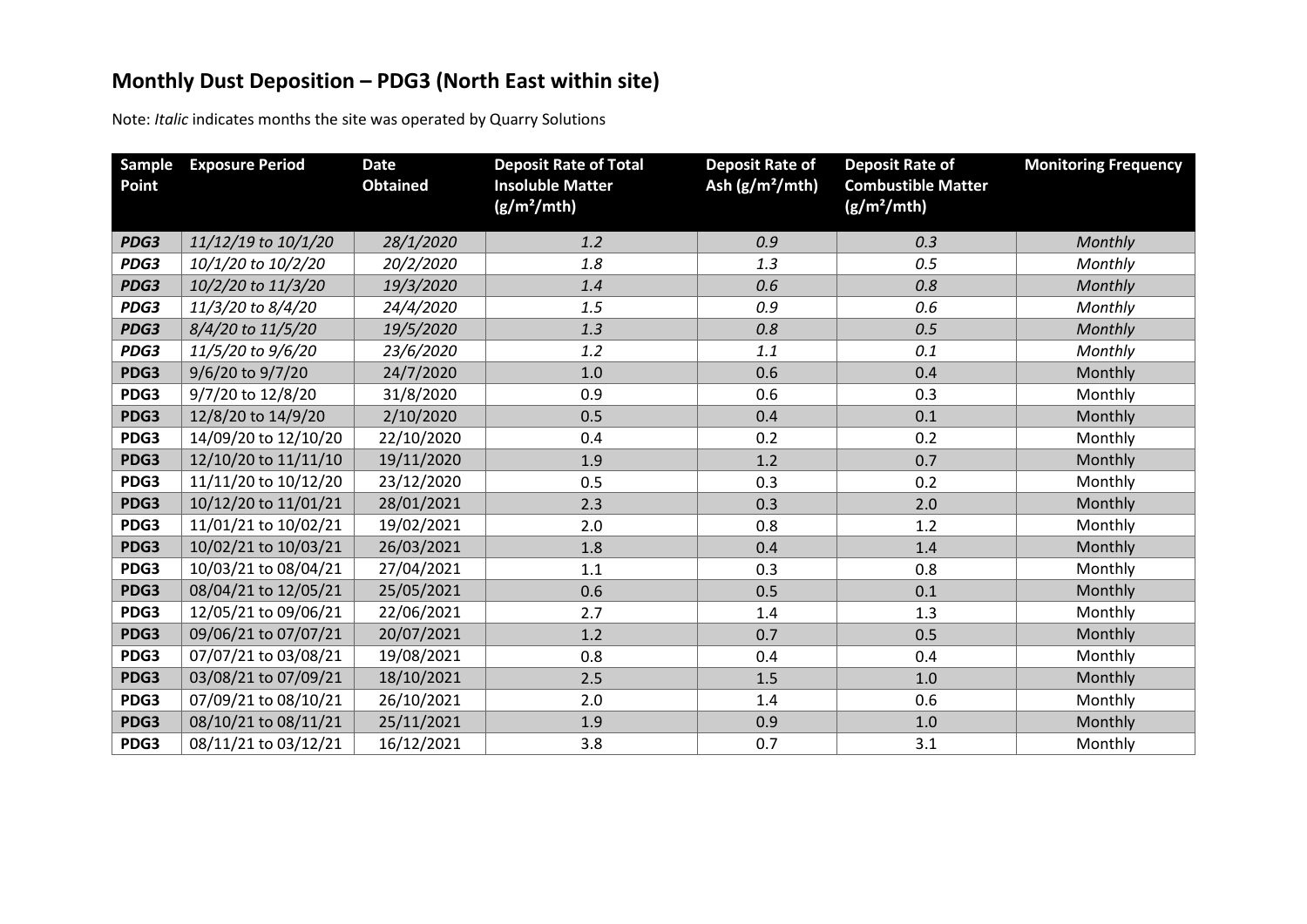## **Annual Dust Deposition Summary – PDG 3 (North East Within Site)**

| Year | <b>Pollutant</b> | Unit of<br><b>Measure</b> | Monitoring No. of<br><b>Frequency</b><br>required<br>by License | times<br>measured<br>during<br>vear | Min<br>Value | Max<br><b>Value</b> | <b>Average</b><br>Value<br><b>Cumulative</b> | Average<br>Value<br>Incremental | Average<br>Limit<br><b>Cumulative</b> | Average<br>Limit<br>Incremental | Exceedance |
|------|------------------|---------------------------|-----------------------------------------------------------------|-------------------------------------|--------------|---------------------|----------------------------------------------|---------------------------------|---------------------------------------|---------------------------------|------------|
| 2020 | <b>TIM</b>       | $g/m^2$ /month            | Monthly                                                         | 12                                  | 0.4          | 2.3                 | 1.3                                          | $\leq$ 1                        |                                       |                                 |            |
| 2021 | TIM              | $g/m^2$ /month            | Monthly                                                         | 12                                  | 0.6          | 3.8                 | 1.9                                          | 1.1                             |                                       |                                 |            |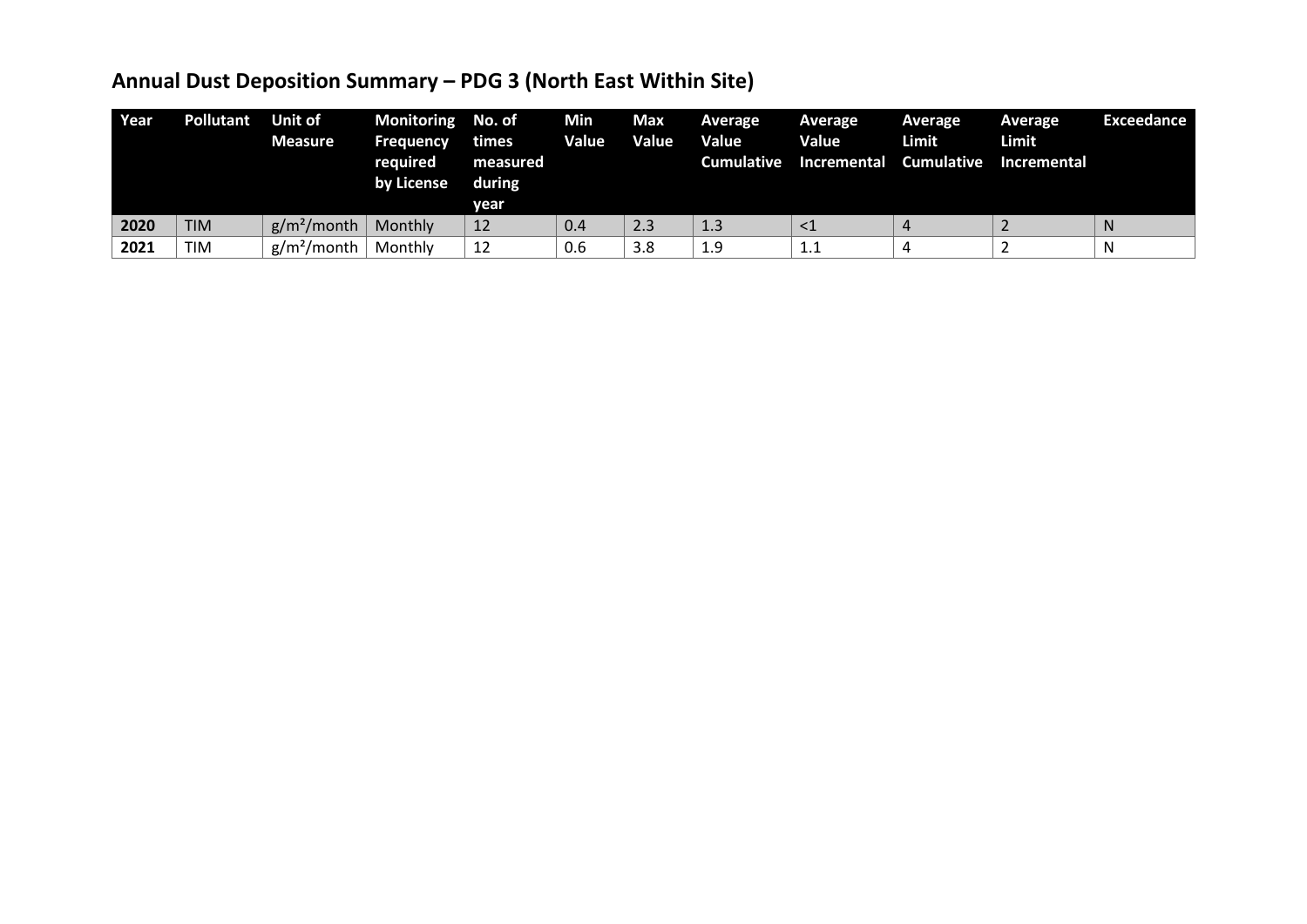## **Monthly Dust Deposition – PDG4 (North East of site background reference)**

| <b>Sample</b><br>Point | <b>Exposure Period</b> | <b>Date</b><br><b>Obtained</b> | <b>Deposit Rate of Total</b><br><b>Insoluble Matter</b><br>(g/m <sup>2</sup> /mth) | <b>Deposit Rate of</b><br>Ash $(g/m^2/mth)$ | <b>Deposit Rate of</b><br><b>Combustible Matter</b><br>$(g/m^2/mth)$ | <b>Monitoring Frequency</b> |
|------------------------|------------------------|--------------------------------|------------------------------------------------------------------------------------|---------------------------------------------|----------------------------------------------------------------------|-----------------------------|
| PDG4                   | 11/12/19 to 10/1/20    | 28/1/2020                      | 2.3                                                                                | 0.9                                         | 1.4                                                                  | Monthly                     |
| PDG4                   | 10/1/20 to 10/2/20     | 20/2/2020                      | 1.1                                                                                | 0.8                                         | 0.3                                                                  | Monthly                     |
| PDG4                   | 11/3/20 to 8/4/20      | 24/4/2020                      | 2.5                                                                                | 1.2                                         | 1.3                                                                  | Monthly                     |
| PDG4                   | 8/4/20 to 11/5/20      | 19/5/2020                      | 1.1                                                                                | 0.4                                         | 0.7                                                                  | Monthly                     |
| PDG4                   | 11/5/20 to 9/6/20      | 23/6/2020                      | 0.8                                                                                | 0.7                                         | 0.1                                                                  | Monthly                     |
| PDG4                   | 9/6/20 to 9/7/20       | 24/7/2020                      | 0.2                                                                                | 0.2                                         | 0.0                                                                  | Monthly                     |
| PDG4                   | 9/7/20 to 12/8/20      | 31/8/2020                      | 0.3                                                                                | 0.2                                         | 0.1                                                                  | Monthly                     |
| PDG4                   | 12/8/20 to 14/9/20     | 2/10/2020                      | 0.5                                                                                | 0.2                                         | 0.3                                                                  | Monthly                     |
| PDG4                   | 14/09/20 to 12/10/20   | 22/10/2020                     | 1.7                                                                                | 0.8                                         | 0.9                                                                  | Monthly                     |
| PDG4                   | 12/10/20 to 11/11/10   | 19/11/2020                     | 1.2                                                                                | 0.8                                         | 0.4                                                                  | Monthly                     |
| PDG4                   | 11/11/20 to 10/12/20   | 23/12/2020                     | 1.2                                                                                | 0.7                                         | 0.5                                                                  | Monthly                     |
| PDG4                   | 10/12/20 to 11/01/21   | 28/01/2021                     | 0.6                                                                                | 0.2                                         | 0.4                                                                  | Monthly                     |
| PDG4                   | 11/01/21 to 10/02/21   | 19/02/2021                     | 0.6                                                                                | 0.4                                         | 0.2                                                                  | Monthly                     |
| PDG4                   | 10/02/21 to 10/03/21   | 26/03/2021                     | 0.5                                                                                | 0.1                                         | 0.4                                                                  | Monthly                     |
| PDG4                   | 10/03/21 to 08/04/21   | 27/04/2021                     | 1.3                                                                                | 0.4                                         | 0.9                                                                  | Monthly                     |
| PDG4                   | 08/04/21 to 12/05/21   | 25/05/2021                     | 1.3                                                                                | 0.7                                         | 0.6                                                                  | Monthly                     |
| PDG4                   | 12/05/21 to 09/06/21   | 22/06/2021                     | 0.8                                                                                | 0.5                                         | 0.3                                                                  | Monthly                     |
| PDG4                   | 09/06/21 to 07/07/21   | 20/07/2021                     | 0.8                                                                                | 0.4                                         | 0.4                                                                  | Monthly                     |
| PDG4                   | 07/07/21 to 03/08/21   | 19/08/2021                     | 1.8                                                                                | 1.1                                         | 0.7                                                                  | Monthly                     |
| PDG4                   | 03/08/21 to 07/09/21   | 18/10/2021                     | 0.5                                                                                | 0.4                                         | 0.1                                                                  | Monthly                     |
| PDG4                   | 07/09/21 to 08/10/21   | 26/10/2021                     | 0.5                                                                                | 0.5                                         | 0.0                                                                  | Monthly                     |
| PDG4                   | 08/10/21 to 08/11/21   | 25/11/2021                     | 1.0                                                                                | 0.6                                         | 0.4                                                                  | Monthly                     |